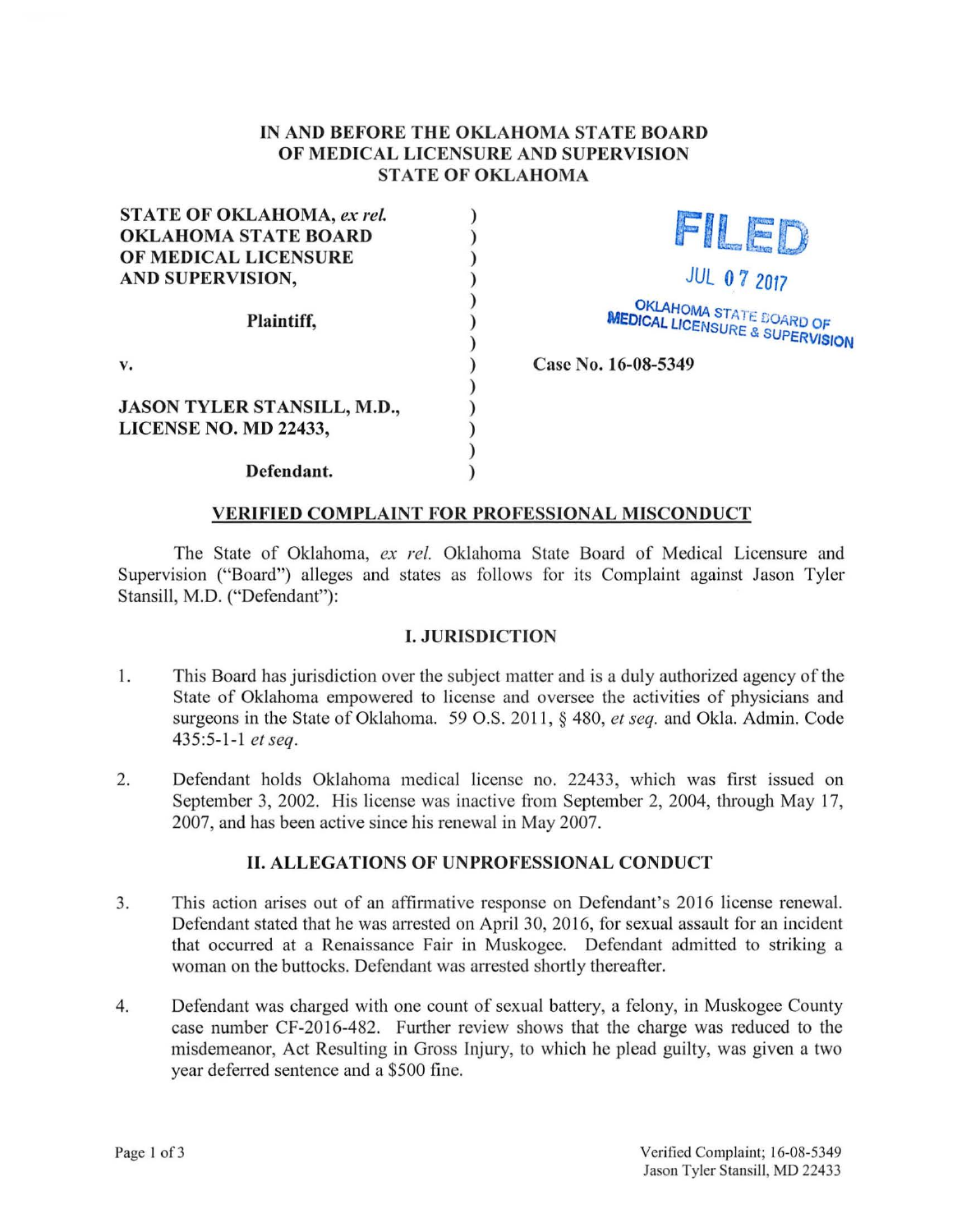- 5. Subsequently, another complaint was made by a former patient of Defendant. The patient, R.L.W., stated that Defendant sent her sexually explicit texts on or about August 14, 2016.
- 6. Defendant was interviewed by Board Investigator Stephen Washbourne on August 18, 2016. Defendant admitted to striking a woman at the renaissance fair, but did not remember sending sexually inappropriate texts to patient R.L.W. Defendant stated he would not deny the allegation if that is what the texts showed. Defendant further stated that he is an alcoholic and had been attending Alcoholics Anonymous for three days.
- 7. Defendant completed an assessment at Professional Renewal Center in Lawrence, Kansas, from August 24, 2016 through August 27, 2016. At this evaluation, Defendant admitted to sending sexually inappropriate text messages to four or five other patients.
- 8. Defendant also received in-patient treatment at Pine Grove Behavioral Health and Addiction Services, from September 12, 2016 through December 10, 2016, and from February 6, 2017 through March 6, 2017.

# **III. VIOLATIONS**

- 9. Based on the foregoing, Defendant is guilty of unprofessional conduct as follows:
	- a. Habitual intemperance or the habitual use of habit-forming drugs, in violation of 59 O.S. 2011 , § 509(4);
	- b. Dishonorable or immoral conduct which is likely to deceive, defraud, or harm the public, in violation of 59 O.S. 2011, § 509(8);
	- c. Engaging in physical conduct with a patient which is sexual in nature, or in any verbal behavior which is seductive or sexually demeaning to a patient, in violation of 59 O.S. 2011, § 509(17);
	- d. The habitual or excessive use of any drug which impairs the ability to practice medicine with reasonable skill and safety to the patient, in violation of Okla. Admin. Code§ 435:10-7-4(3);
	- e. Conduct likely to deceive, defraud, or harm the public, in violation of Okla. Admin. Code § 435:10-7-4(11);
	- f. Commission of any act of sexual abuse, misconduct, or exploitation related or unrelated to the licensee's practice of medicine and surgery, in violation of Okla. Admin. Code § 435:10-7-4(23); and
	- g. Abuse of physician's position of trust by coercion, manipulation or fraudulent representation in the doctor-patient relationship, in violation of Okla. Admin. Code§ 435:10-7-4(44).